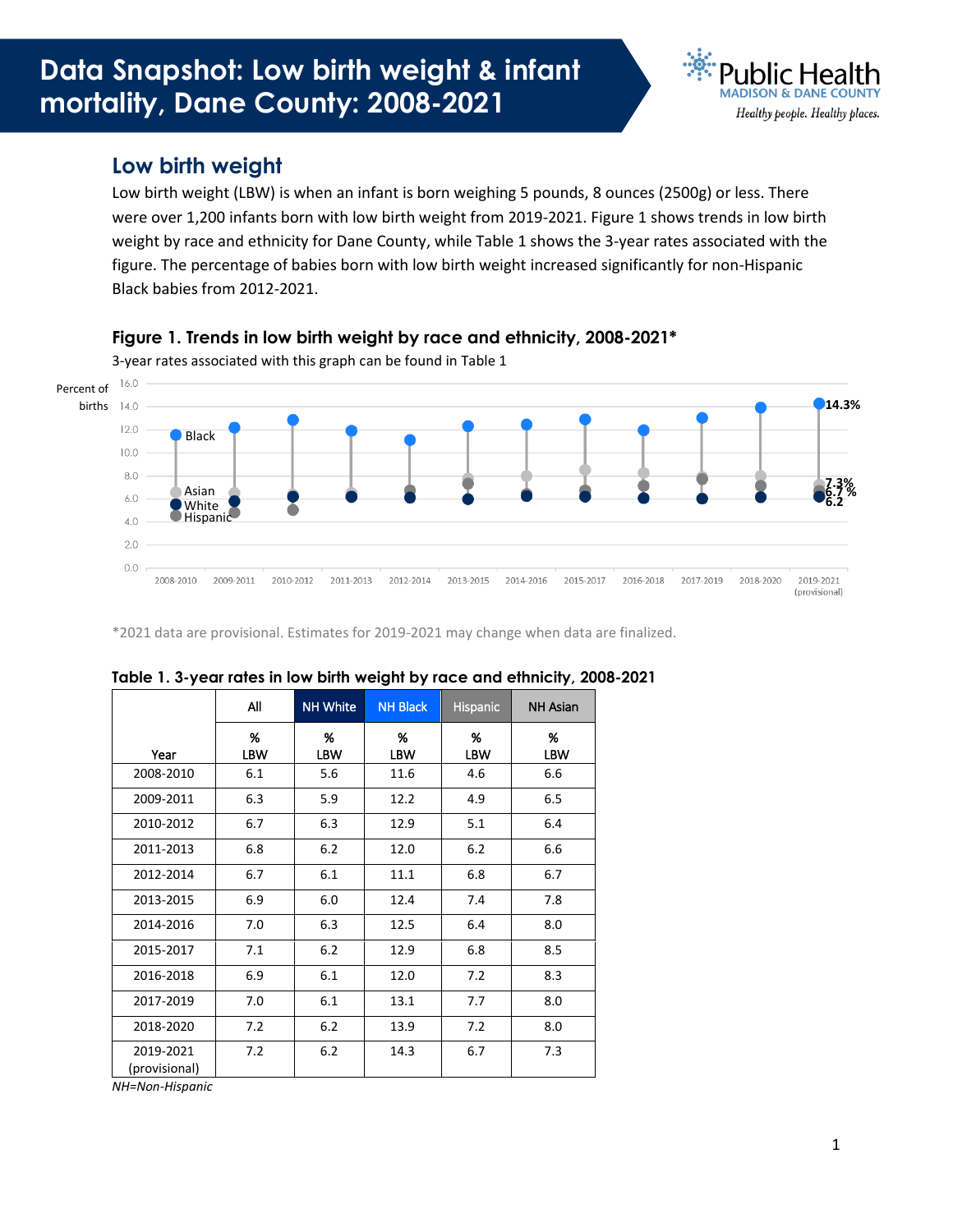## **Preterm birth**

Preterm birth is when an infant is born before the 37<sup>th</sup> week of pregnancy. There nearly 1,500 infants born preterm from 2019-2021. Figure 1 shows trends in low birth weight by race and ethnicity for Dane County, while Table 1 shows the 3-year rates associated with the figure. The percentage of babies born preterm increased significantly for non-Hispanic Black babies from 2012-2021.



**Figure 1. Trends in preterm birth by race and ethnicity, 2008-2021\***

\*2021 data are provisional. Estimates for 2019-2021 may change when data are finalized.

|                            | All          | <b>NH White</b> | <b>NH Black</b> | Hispanic     | <b>NH Asian</b> |
|----------------------------|--------------|-----------------|-----------------|--------------|-----------------|
| Year                       | %<br>preterm | %<br>preterm    | %<br>preterm    | %<br>preterm | %<br>preterm    |
| 2008-2010                  | 6.9          | 6.7             | 10.6            | 5.8          | 6.5             |
| 2009-2011                  | 7.4          | 7.2             | 11.1            | 6.5          | 6.2             |
| 2010-2012                  | 8.0          | 7.9             | 12.3            | 7.1          | 6.0             |
| 2011-2013                  | 8.3          | 8.2             | 10.7            | 8.3          | 6.3             |
| 2012-2014                  | 8.3          | 8.4             | 10.2            | 8.4          | 6.3             |
| 2013-2015                  | 8.6          | 8.4             | 11.3            | 9.0          | 7.7             |
| 2014-2016                  | 8.9          | 8.7             | 11.7            | 8.7          | 7.8             |
| 2015-2017                  | 9.0          | 8.6             | 12.1            | 9.2          | 9.0             |
| 2016-2018                  | 8.9          | 8.5             | 12.2            | 9.3          | 8.3             |
| 2017-2019                  | 9.0          | 8.4             | 13.1            | 10.0         | 8.4             |
| 2018-2020                  | 9.0          | 8.3             | 14.2            | 10.0         | 7.8             |
| 2019-2021<br>(provisional) | 8.8          | 8.3             | 13.3            | 9.2          | 7.1             |

|  | Table 1. 3-year rates in preterm birth by race and ethnicity, 2008-2021 |  |  |
|--|-------------------------------------------------------------------------|--|--|
|  |                                                                         |  |  |

*NH=Non-Hispanic*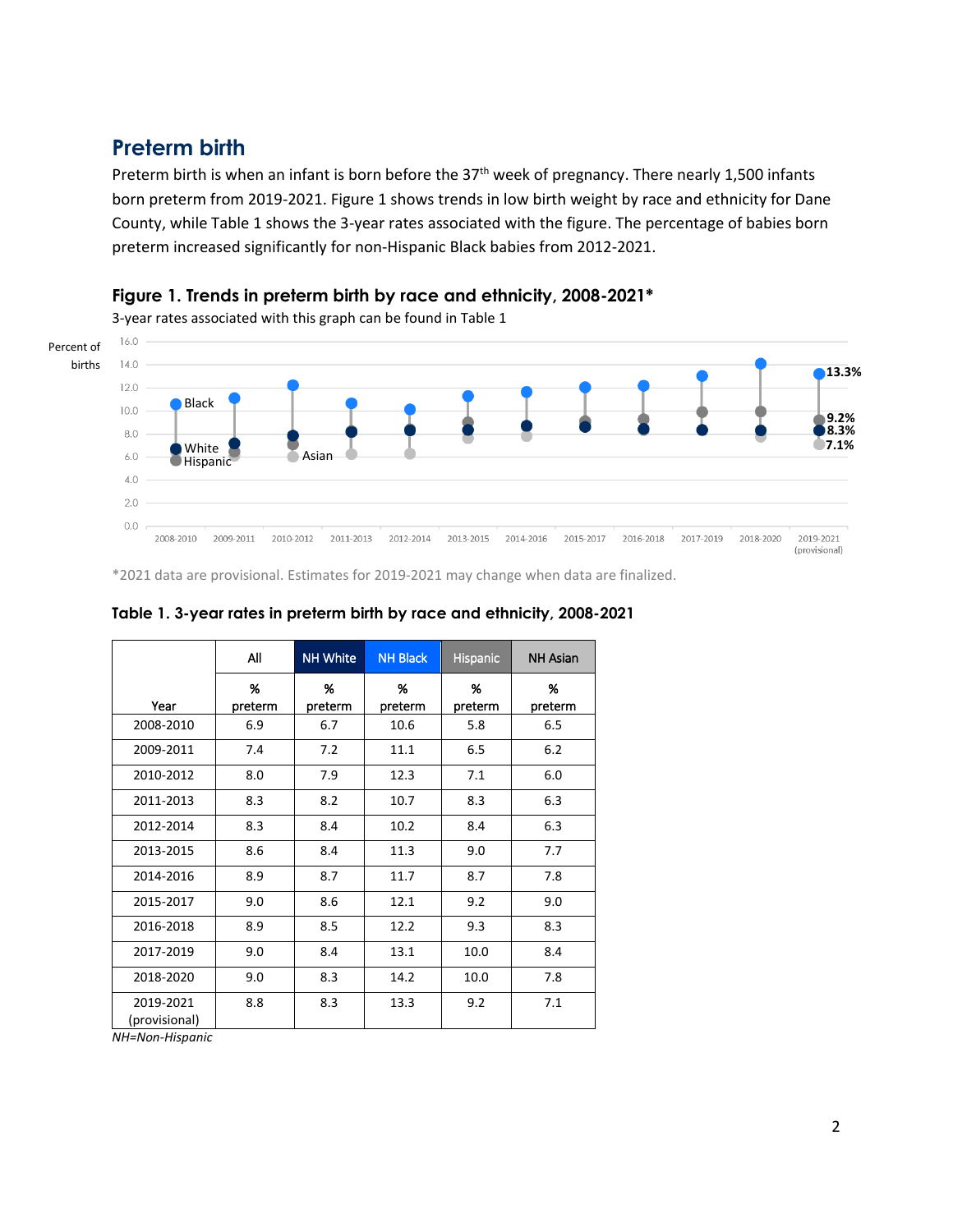## **Infant mortality**

Infant mortality is when an infant dies before his or her first birthday. More than 70 infants died from 2019-2021. Figure 2 shows trends in infant mortality by race and ethnicity for Dane County, while Table 2 shows the 3-year rates associated with the figure. The increase in the infant mortality rate among Hispanic infants was borderline statistically significant from 2012-2021.



3-year rates associated with this graph can be found in Table 2

\*2021 data are provisional. Estimates for 2019-2021 may change when data are finalized.

**Figure 2. Trends in infant mortality by race and ethnicity, 2008-2021**

|                            | All               | <b>NH White</b>   | <b>NH Black</b>   | <b>Hispanic</b>   | <b>NH</b> Asian   |
|----------------------------|-------------------|-------------------|-------------------|-------------------|-------------------|
| Year                       | Rate per<br>1,000 | Rate per<br>1,000 | Rate per<br>1,000 | Rate per<br>1,000 | Rate per<br>1,000 |
| 2008-2010                  | 5.4               | 4.2               | 16.1              | 4.3               | 6.6               |
| 2009-2011                  | 5.4               | 4.5               | 15.7              | 2.8               | 5.3               |
| 2010-2012                  | 5.1               | 4.7               | 13.2              | 2.3               | 3.6               |
| 2011-2013                  | 5.4               | 4.8               | 13.8              | 2.4               | 2.9               |
| 2012-2014                  | 4.4               | 3.7               | 8.8               | 4.4               | 3.4               |
| 2013-2015                  | 5.2               | 3.8               | 13.8              | 6.2               | 3.3               |
| 2014-2016                  | 5.4               | 4.3               | 13.0              | 6.6               | 3.2               |
| 2015-2017                  | 5.6               | 4.3               | 12.3              | 5.0               | 5.2               |
| 2016-2018                  | 5.6               | 4.6               | 10.6              | 7.7               | 4.6               |
| 2017-2019                  | 4.7               | 3.3               | 10.0              | 8.5               | 3.4               |
| 2018-2020                  | 5.1               | 3.9               | 10.6              | 11.2              | 1.4               |
| 2019-2021<br>(provisional) | 4.3               | 3.0               | 9.3               | 8.4               | 4.5               |

**Table 2. Trends in infant mortality by race and ethnicity, 2008-2021**

*NH=Non-Hispanic*